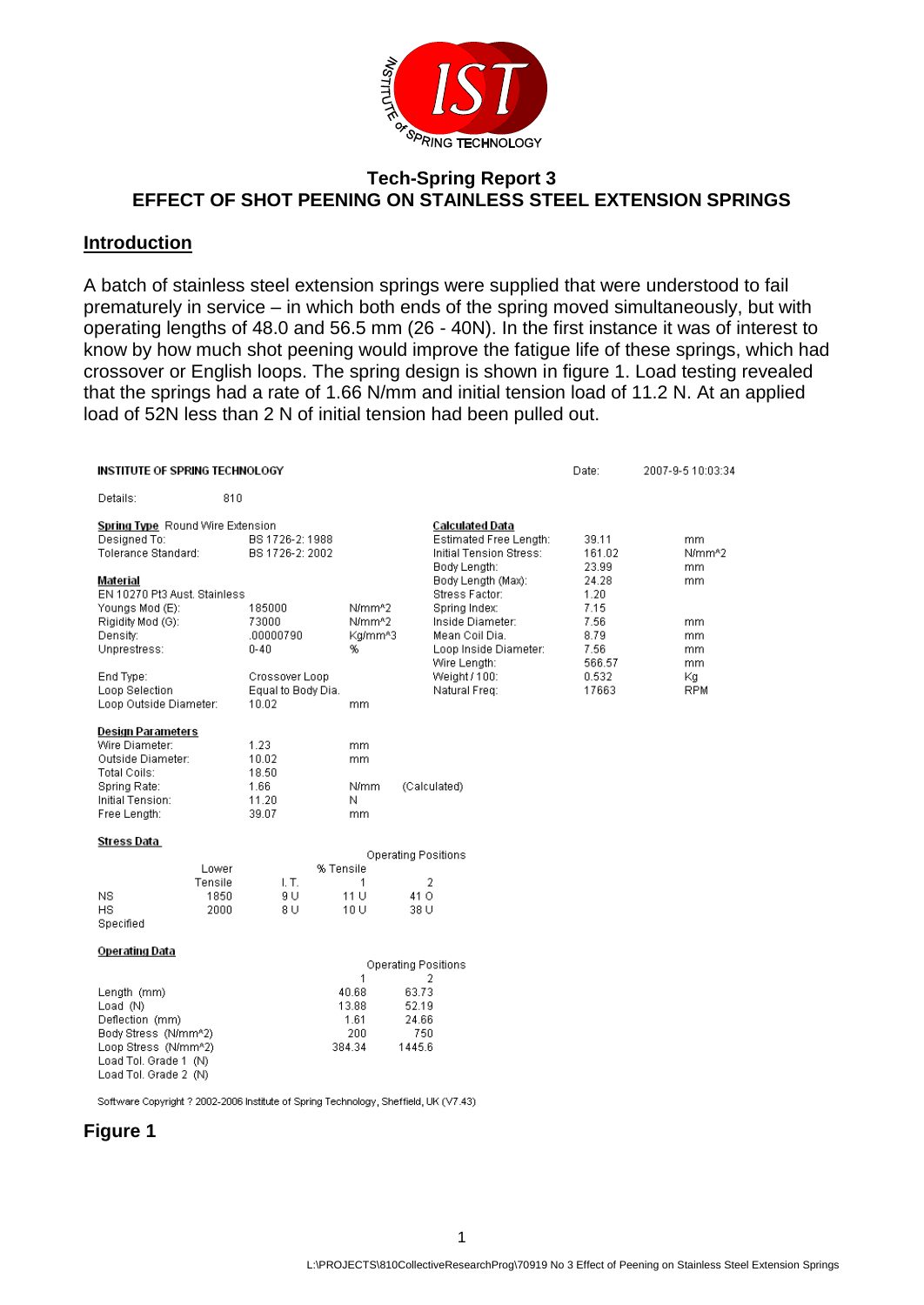

The fatigue test results were

| <b>Body stress range</b><br>/MPa | Life without shot<br>peening | Life with peening |
|----------------------------------|------------------------------|-------------------|
| $200 - 750(14 - 52N)$            | 21.8k H, 23.3k H             | 53.4k H, 64.1k B  |
| $200 - 700 (14 - 48.5N)$         | 27.6k H, 29.9k H             | 81.4k H, 114.6k B |
| $200 - 650(14 - 45N)$            | 26.7k H, 46.0k H             | 189k B, 196k B    |
| $200 - 600(14 - 41.5N)$          | 44.1k H, 44.2k H             | 4 @ 1m            |
| $200 - 550(14 - 38N)$            | 2@1m                         |                   |

 $H =$  Failure in the hook  $B =$  Failure at the sharp bend at the base of the hook

# **Conclusion**

The should not have failed in service, but shot peening will add significantly to the safety of this application. Peening of this small wire was successful, both in terms of increasing the life at higher stresses and increasing the stress range available without risk of failure.

The premise that these springs fail because both ends move simultaneously would merit further investigation.

The shot peening was significantly less effective at the sharp bend because part of the bend was shielded by the coil below. This is the reason the failure position often changed to the bend position in the shot peened springs. The bending stress at the sharp bend should be less than in the hook, but it would be very interesting to know by how much, bearing in mind the net stress will be the applied minus the residual.

IST software (figure 2) predicts failure in the body at 100k cycles when the body stress range is 200 – 750N. This advice is only useful if you are going to design the hooks to a stress low enough to prevent failure in the hook. The "toolkit" developed in Tech-Spring should enable much more helpful and accurate prediction of extension spring hook fatigue failures.